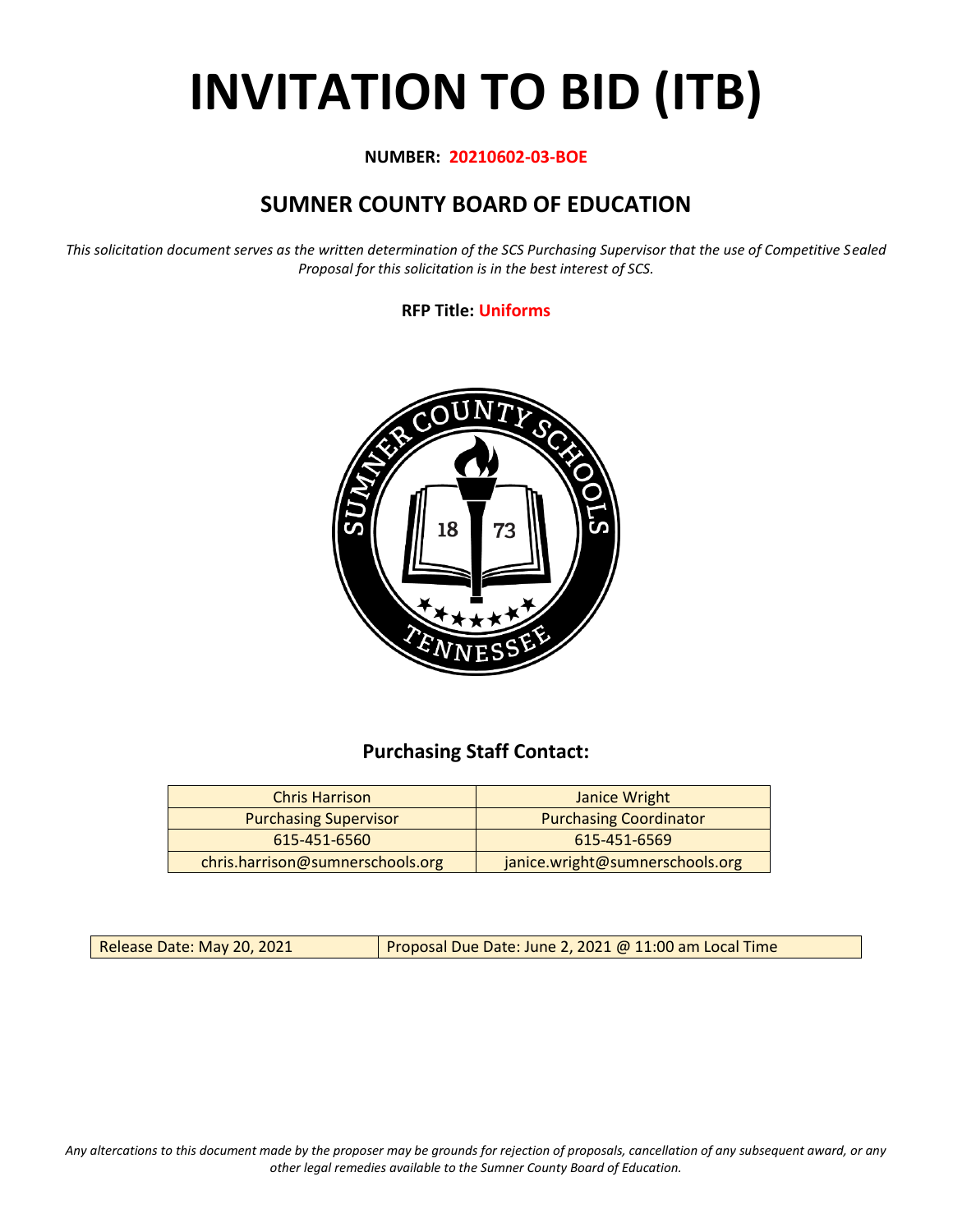## **NOTICE TO PROPOSERS**

There may be one or more amendments to this ITB. In order to receive communication for any such amendments issued specifically to this ITB, the proposer must provide the information requested below to the Sumner County Board of Education (SCS) Purchasing Department. The information may be sent by email to: Chris Harrison, Purchasing Supervisor, chris.harrison@sumnerschools.org. SCS will send amendments only to those proposers which complete and return this information in a timely manner.

| <b>ITB Number:</b>      | 20210602-03-BOE Uniforms |
|-------------------------|--------------------------|
| Company Name:           |                          |
| <b>Mailing Address:</b> |                          |
|                         |                          |
|                         |                          |
| Phone Number:           |                          |
| <b>Contact Person:</b>  |                          |
| <b>Email Address:</b>   |                          |
|                         |                          |
|                         |                          |
| <b>Printed Name:</b>    |                          |
| Date:                   |                          |

Emailed amendments will be sent in a Microsoft Word (Office for Windows) or Portable Document Format (pdf) format. Any alterations to the document made by the proposer may be grounds for rejection of proposal, cancellation of any subsequent award or any other legal remedies available to SCS.

Amendments will also be posted on the SCS website **https://sumnerschools.org/index.php/current-bids-and-rfps** and attached to the solicitation listing as a PDF or WORD file. Check the particular solicitation on the Current Bids and RFPs webpage for any posted amendments.

By completing and returning this form, the Proposer has expressed its intent to provide a proposal for **20210602-03-BOE Uniforms.**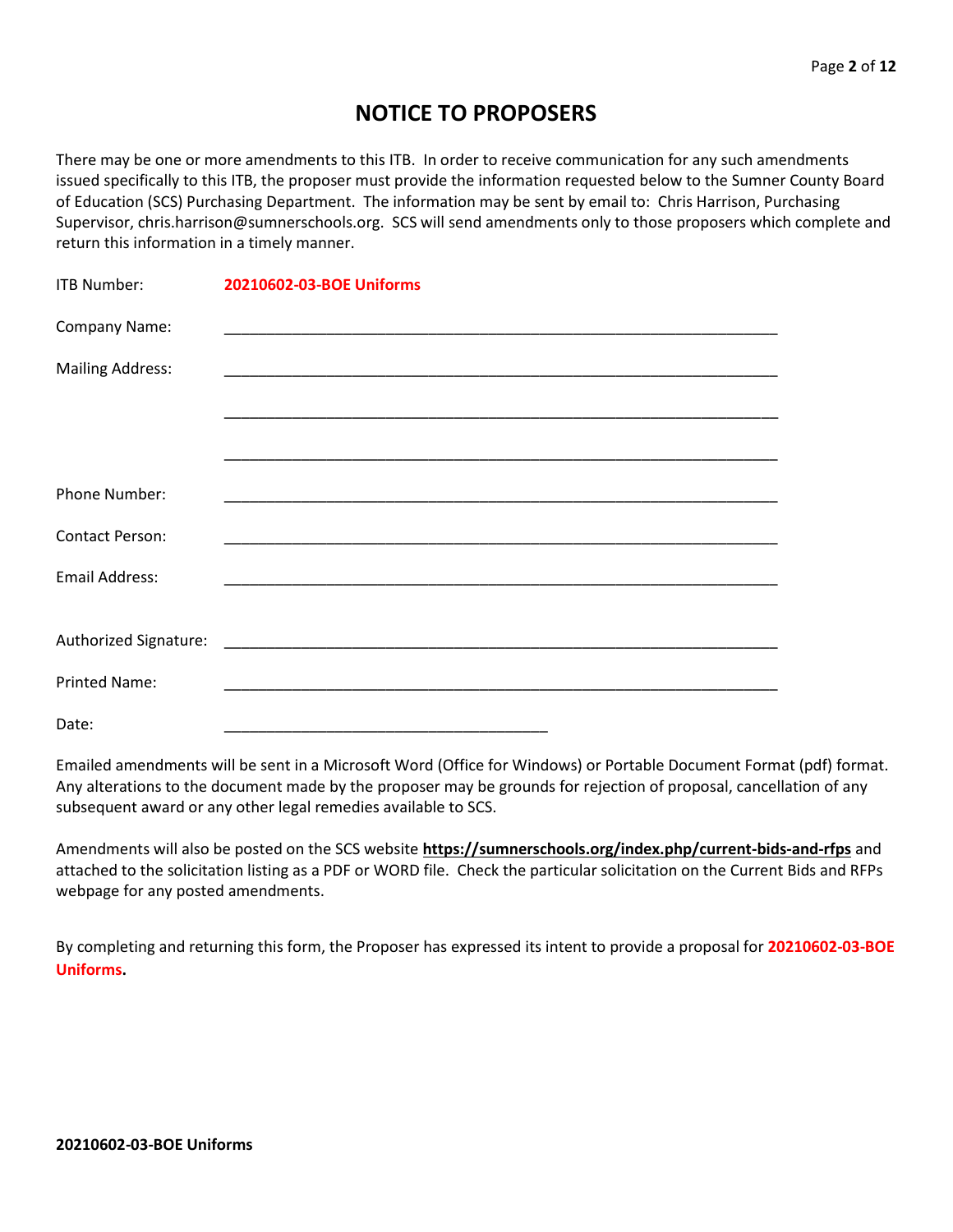## **TABLE OF CONTENTS**

- 1. Specification
- 2. Source Selection and Contract Award
- 3. Schedule of Events
- 4. Delivery of Proposals
- 5. Protests
- 6. New Vendors
- 7. Attachments
	- A. Bid Form/Certification
	- B. IRS Form W9
	- C. Attestation Re Personnel
	- D. Standard Terms and Conditions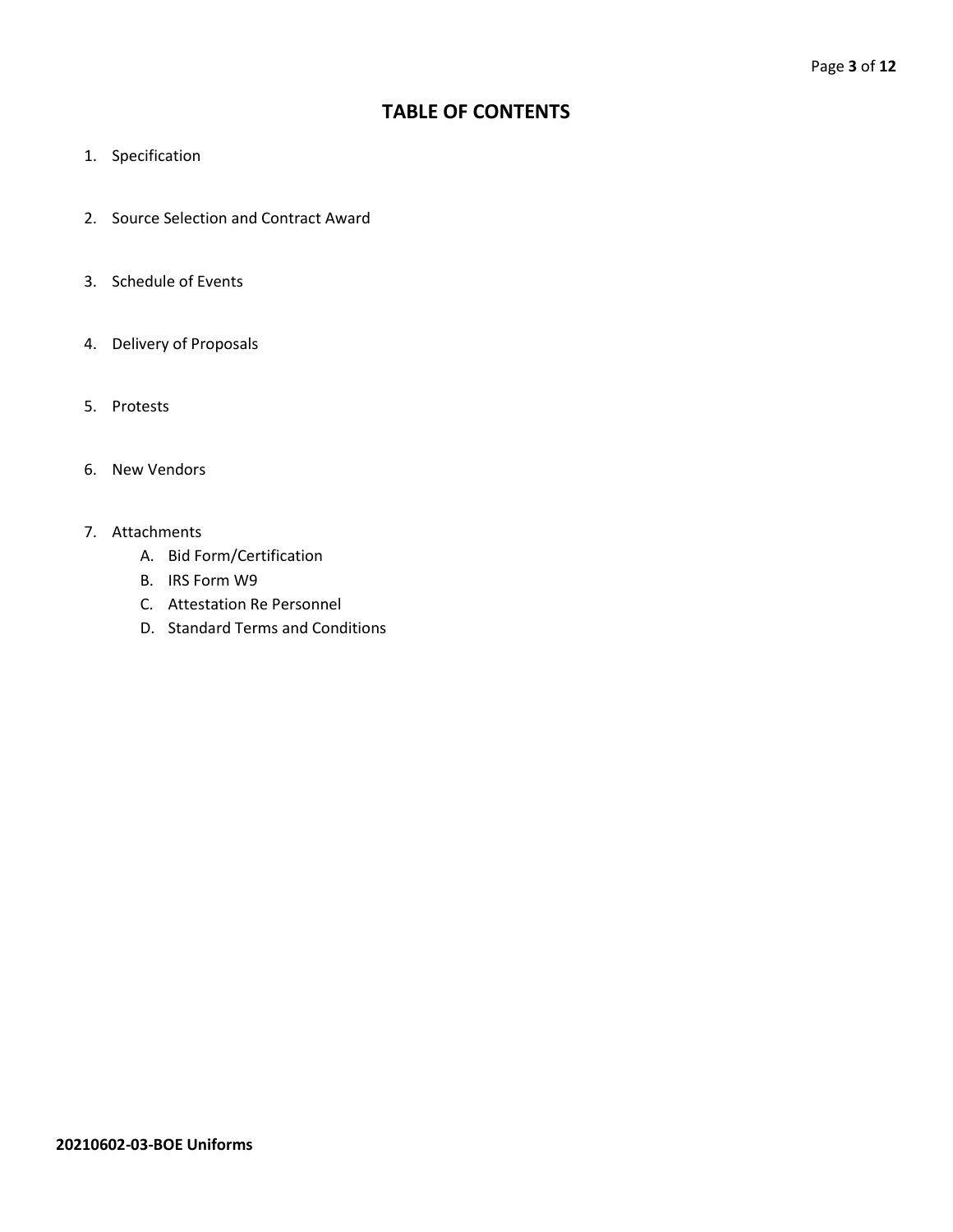1. Specification

SCS is soliciting this ITB to secure pricing for the purchase of work pants and shirts. SCS is requesting proposals that provide pricing in two tiers:

- 1. Price breaks for quantity purchases and;
- 2. Individual unit pricing for new hires and replacements.

In order the set a standard for style and quality, SCS has included specifications that includes Brand Name and Style. SCS shall accept proposals for clothing that is equivalent.

| <b>STANDARD WORK PANT</b>      |                   |                              |                                       |        |  |  |
|--------------------------------|-------------------|------------------------------|---------------------------------------|--------|--|--|
| <b>Brand</b>                   | Item No.          | Color                        | Waist<br>Inseam                       |        |  |  |
| <b>Wrangler Riggs Workwear</b> | 3W050AI           | Antique Indigo               | $30 - 54$<br>$30 - 36$                |        |  |  |
|                                |                   | <b>LIGHTWEIGHT WORK PANT</b> |                                       |        |  |  |
| <b>Brand</b>                   | Item No.          | Color                        | <b>Waist</b>                          | Inseam |  |  |
| Red Kap Lightweight Crew Pant  | PT <sub>2</sub> L | <b>Navy</b>                  | $28 - 50$<br>$30 - 36$                |        |  |  |
| <b>POLO</b>                    |                   |                              |                                       |        |  |  |
| <b>Brand</b>                   | Item No.          | Color                        | <b>Sizes</b>                          |        |  |  |
| Port Authority Silk Touch Polo | <b>K500P</b>      | <b>Cool Grey</b>             | $S - 6XL$<br>Available in Tall        |        |  |  |
| w/ Pocket                      |                   |                              |                                       |        |  |  |
| <b>WORK SHIRT</b>              |                   |                              |                                       |        |  |  |
| <b>Brand</b>                   | Item No.          | Color                        | <b>Sizes</b>                          |        |  |  |
| <b>Red Kap Men's Mimix</b>     | $SX20 + SX10$     | Charcoal                     | $S - 4XL$<br><b>Available in Tall</b> |        |  |  |
|                                |                   |                              |                                       |        |  |  |

#### **All shirts are to be short sleeve and include cost for an embroidered seal on the left chest.**

The awarded Proposer shall provide the following service level items to SCS:

- On-site measurements for all personnel receiving product.
	- $\circ$  The awarded Proposer must be able to conduct an on-site visit to field measure individuals receiving product. The Proposer must allow for multiple visits to complete the process due to employees being absent.
	- $\circ$  The awarded Proposer must be able to conduct field measurements on an as-needed basis for new hires, etc.
- Bagged fittings
	- o The awarded Proposer must sort and bag each fitting by employee.
	- $\circ$  Any attempt to deliver the product in any other manner will be rejected by SCS at the expense of the Proposer.
- Contract Term
	- $\circ$  July 1, 2021 June 30, 2022.
	- $\circ$  SCS reserves the right to renew the contract for an additional two, one-year periods. Extensions are subject to approval by both parties.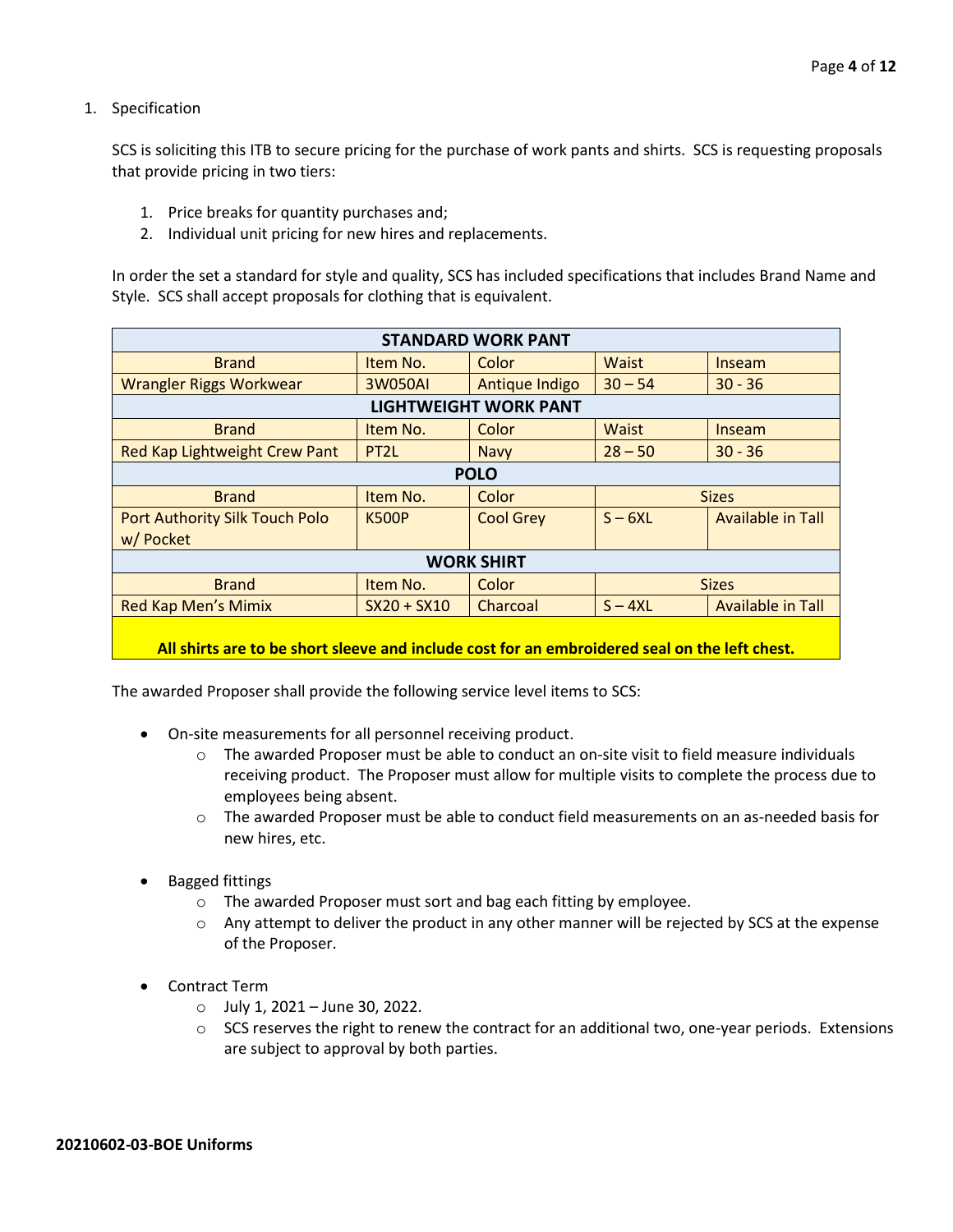- 2. Source Selection and Contract Award
	- Award, if made, will be made to the proposer submitting the lowest cost proposal and whom is also determined to be Responsive.
		- o General Criteria to be determined "Responsive"
			- Does the proposal include all required information?
			- Does the proposal include completed attachment forms?
			- Was the proposal delivered on or before the stated deadline?
	- SCS reserves the right to reject any proposal that takes exception to the specifications unless prior approval is requested and granted by SCS.
	- Upon mutual agreement by both parties, SCS shall grant the right to extend the terms, conditions and prices of contract(s) awarded from this ITB to other Institutions (such as State, Local and/or Public Agencies) who express an interest in participating in any contract that results from this ITB. Each of the "piggyback" Institutions will issue their own purchasing documents for purchase of the goods/services. Proposer agrees that SCS shall bear no responsibility or liability for any agreements between Proposer and the other Institution(s) who desire to exercise this option.

#### 3. Schedule of Events

| <b>RFP Issued</b>              | May 20, 2021                         |
|--------------------------------|--------------------------------------|
| <b>RFP Submission DEADLINE</b> | June 2, 2021 @ $11:00$ am Local Time |

#### 4. Delivery of Proposals

Sealed proposals will be accepted until **June 2, 2021 @ 11:00 am Local Time**. Proposals received after that time will be deemed invalid. Vendors mailing proposal packages must allow sufficient time to ensure receipt of their package by the time specified. SCS shall not accept proposals via electronic transmission such as email, fax, etc. There will be no exceptions. Proposals will be opened and read aloud. The reading of the bids will begin at **11:00 am Local Time**.

Due to the nature of deliveries to the SCS Support Services Facility by carriers such as UPS, FedEx and such like; the proposal package will be accepted if the date and time on the delivery confirmation are indicated to be on or before the Proposal Deadline.

Delivery Address: Sumner County Board of Education Attn: Purchasing Supervisor 1500 Airport Road Gallatin, TN 37066

The package containing the proposal must be sealed and clearly marked on the outside of the package: **"20210602-03-BOE Uniforms"**

**DO NOT OPEN**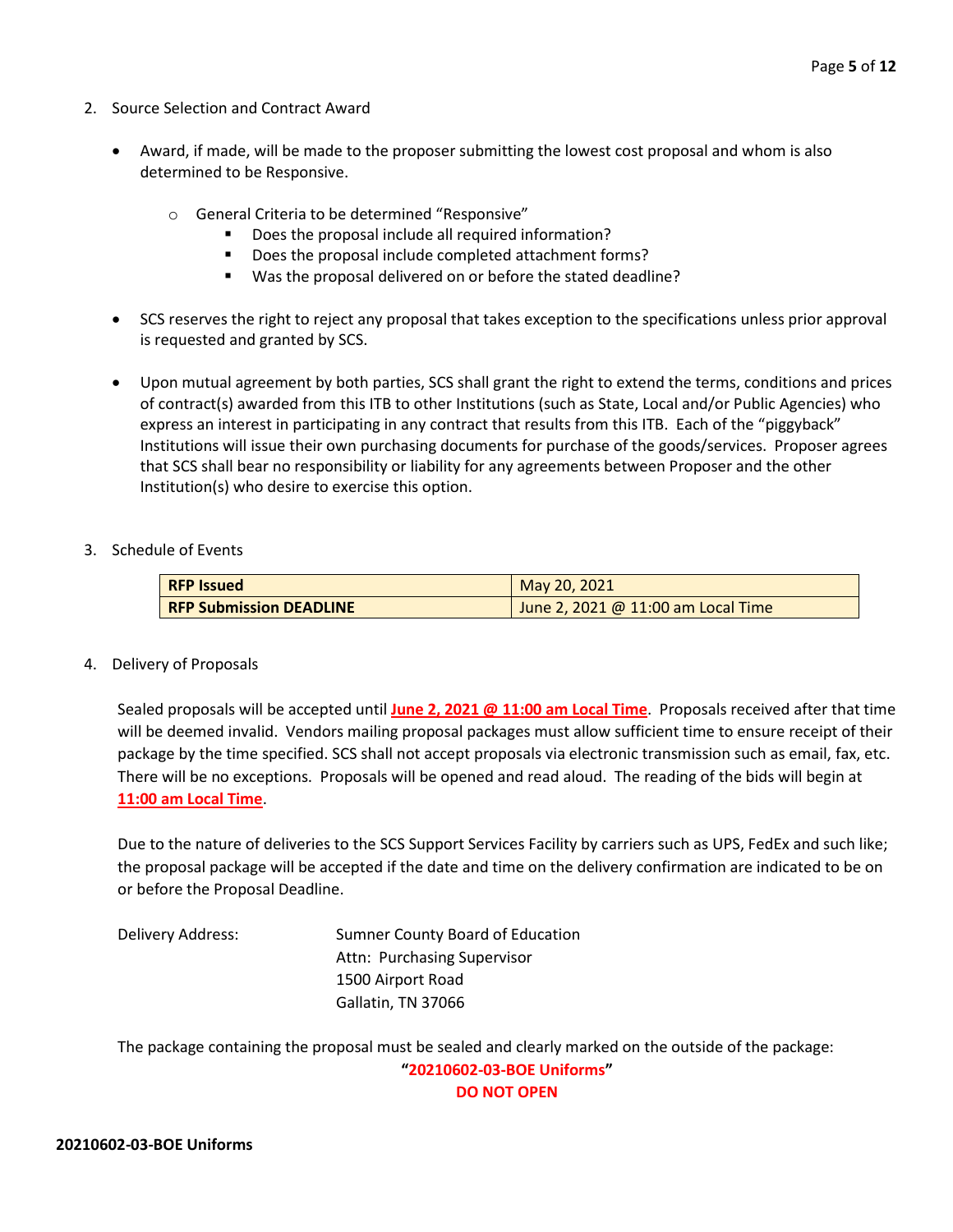#### 5. Protests

In the event that any interested party finds any part of the listed specifications, terms or conditions to be discrepant, incomplete or otherwise questionable in any respect; it shall be the responsibility of the concerned party to notify the SCS Purchasing Office of such matters immediately upon receipt of the ITB. All notifications must be sent to the Purchasing Supervisor via email at [purchasing@sumnerschools.org.](mailto:purchasing@sumnerschools.org)

Any actual or prospective Proposer who is aggrieved in connection with the ITB or award of a contract may protest to the Purchasing Supervisor and/or the Sumner County Board of Education at its regularly scheduled meeting.

#### 6. New Vendors

- To comply with Internal Revenue Service requirements, all vendors who perform any type of service are required to have a current IRS Form W-9 on file with the SCS Finance Department. It is a mandatory requirement to complete the IRS Form W-9 (Attachment 1) included in this RFP.
- To comply with the Tennessee Lawful Employment Act (50-1-702 and 50-1-703), non-employees (individuals paid directly by the employer in exchange for the individual's labor or services) must have on file one (1) of the following documents:
	- o A valid Tennessee driver's license or photo identification;
	- $\circ$  A valid driver's license or photo identification from another state where the license requirements are at least as strict as those in Tennessee;
	- o A birth certificate issued by a U.S. state, jurisdiction or territory;
	- o A U.S. government issued certified birth certificate;
	- o A valid, unexpired U.S. passport;
	- o A U.S. certificate of birth abroad (DS-1350 or FS-545)
	- o A report of birth abroad of a U.S. citizen (FS-240);
	- o A certificate of citizenship (N560 or N561);
	- o A certificate of naturalization (N550, N570 or N578);
	- o A U.S citizen identification card (I-197 or I-179); or
	- $\circ$  Valid alien registration documentation or other proof of current immigration registration recognized by the United States Department of Homeland Security that contains the individual's complete legal name and current alien admission number or alien file number (or numbers if the individual has more than one number).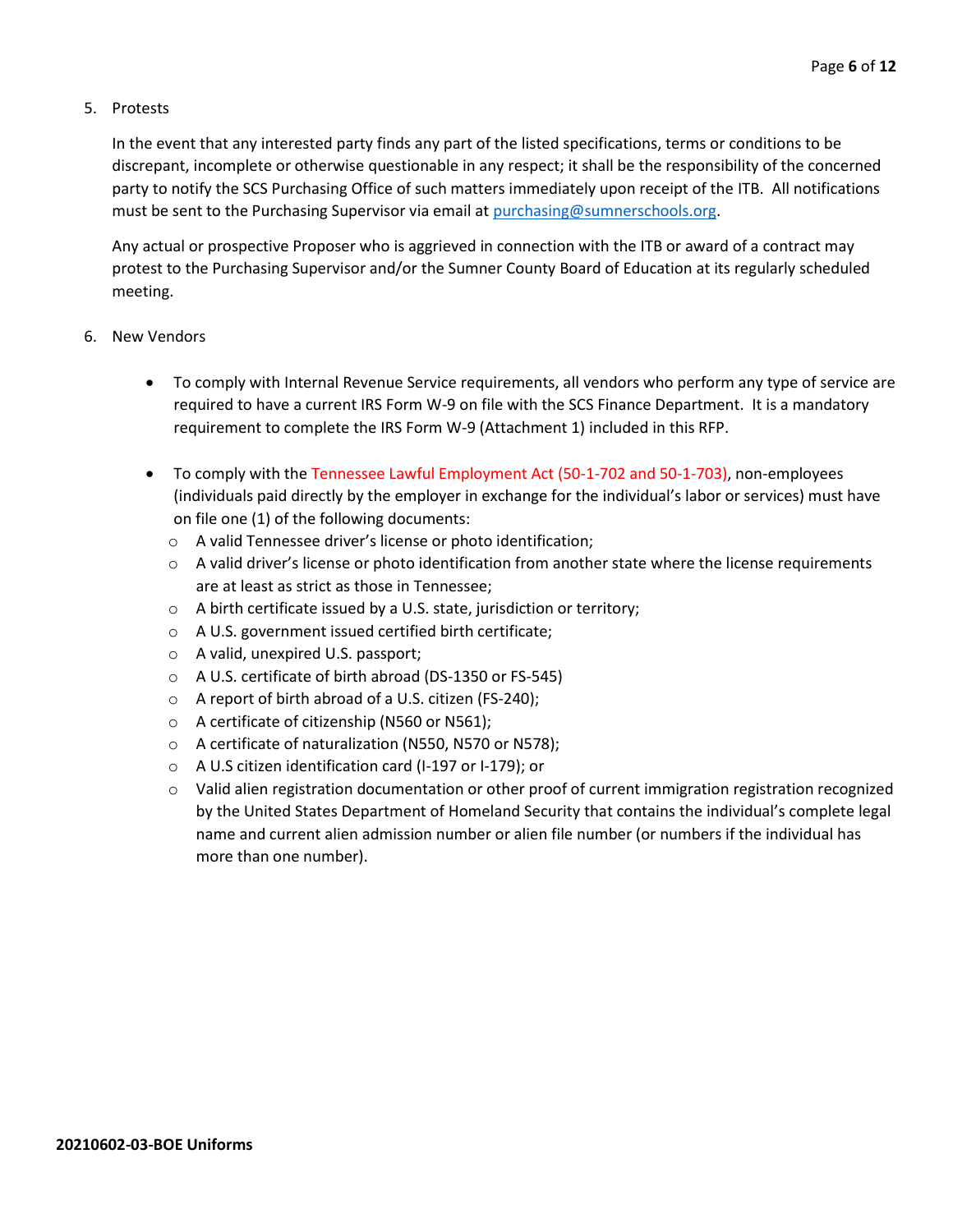#### **7.A Bid Form**



Attn: Purchasing Supervisor 1500 Airport Road Gallatin, TN 37066

Date $\_$ 

| <b>Description</b>                                                                                                                                                                             | <b>Brand</b>  | <b>Stock No.</b> | Cost<br>$S - XL$ | Cost<br>XXL - UP | <b>Percent Discount</b><br>for Bulk Orders |
|------------------------------------------------------------------------------------------------------------------------------------------------------------------------------------------------|---------------|------------------|------------------|------------------|--------------------------------------------|
| <b>Standard Work Pant</b>                                                                                                                                                                      |               |                  |                  |                  |                                            |
| Lightweight Work Pant                                                                                                                                                                          |               |                  |                  |                  |                                            |
| Polo                                                                                                                                                                                           |               |                  |                  |                  |                                            |
| Polo - Tall Length                                                                                                                                                                             |               |                  |                  |                  |                                            |
| <b>Work Shirt</b>                                                                                                                                                                              |               |                  |                  |                  |                                            |
| Work Shirt - Tall Length<br>$\mathbf{r} = \mathbf{r} \cdot \mathbf{r} = \mathbf{r} \cdot \mathbf{r} = \mathbf{r} \cdot \mathbf{r} = \mathbf{r} \cdot \mathbf{r} = \mathbf{r} \cdot \mathbf{r}$ | $\sim$ $\sim$ |                  |                  |                  |                                            |

\**Bulk Order Discount: Indicate an order quantity, in the NOTES section, required to receive the discount*.

| NOTES: |  |
|--------|--|
|        |  |
|        |  |

By checking this box, Proposer agrees that SCS reserves the right to extend the terms, conditions and prices of this contract to other Institutions (such as State, Local and/or Public Agencies) who express an interest in participating in any contract that results from this ITB. Each of the piggyback Institutions will issue their own purchasing documents for the goods/service. Proposer agrees that SCS shall bear no responsibility or liability for any agreements between Proposer and the other Institution(s) who desire to exercise this option.

| AUTHORIZED SIGNATURE: |  |
|-----------------------|--|
| <b>PRINTED NAME:</b>  |  |
|                       |  |
| <b>COMPANY NAME:</b>  |  |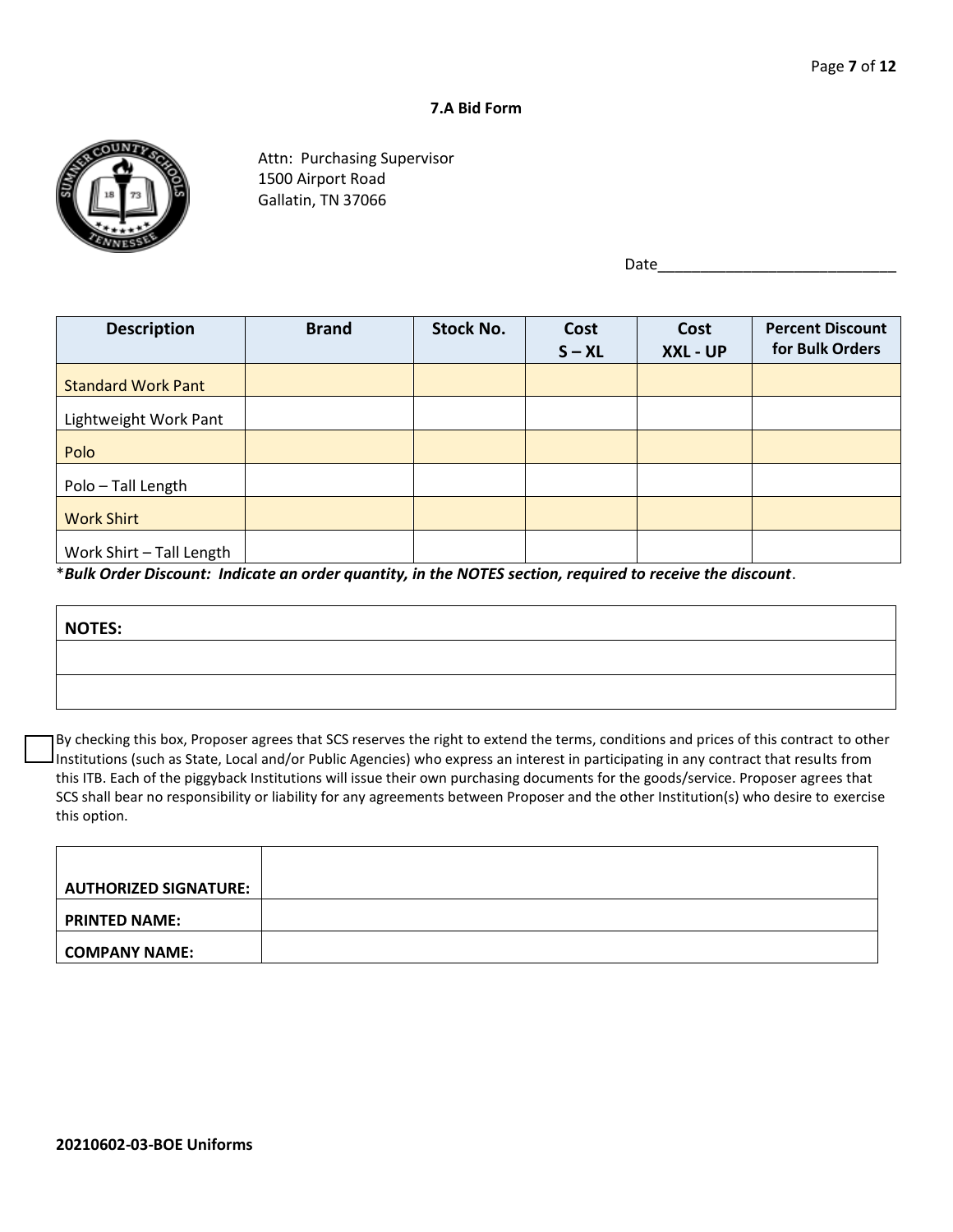#### 7.B IRS Form W9

| <b>Request for Taxpayer</b><br><b>Identification Number and Certification</b><br>(Rev. December 2014)<br>Department of the Treasury<br>Internal Revenue Service<br>1 Name (as shown on your income tax return). Name is required on this line; do not leave this line blank.                                                                                                                                                                                                                                                                                                                                                                                                                                                                                                                                                                                                                                                                                                                    |                                                                                                 |                                                                                   |                                                                                                                                                                     |  |  |  | Give Form to the<br>requester. Do not<br>send to the IRS. |  |  |  |  |
|-------------------------------------------------------------------------------------------------------------------------------------------------------------------------------------------------------------------------------------------------------------------------------------------------------------------------------------------------------------------------------------------------------------------------------------------------------------------------------------------------------------------------------------------------------------------------------------------------------------------------------------------------------------------------------------------------------------------------------------------------------------------------------------------------------------------------------------------------------------------------------------------------------------------------------------------------------------------------------------------------|-------------------------------------------------------------------------------------------------|-----------------------------------------------------------------------------------|---------------------------------------------------------------------------------------------------------------------------------------------------------------------|--|--|--|-----------------------------------------------------------|--|--|--|--|
| οi                                                                                                                                                                                                                                                                                                                                                                                                                                                                                                                                                                                                                                                                                                                                                                                                                                                                                                                                                                                              |                                                                                                 | 2 Business name/disregarded entity name, if different from above                  |                                                                                                                                                                     |  |  |  |                                                           |  |  |  |  |
| page<br>4 Exemptions (codes apply only to<br>3 Check appropriate box for federal tax classification; check only one of the following seven boxes:<br>Specific Instructions on<br>certain entities, not individuals; see<br>S Corporation Partnership<br>Individual/sole proprietor or<br>C Corporation<br>Trust/estate<br>instructions on page 3):<br>single-member LLC<br>Print or type<br>Exempt payee code (if any)<br>Limited liability company. Enter the tax classification (C=C corporation, S=S corporation, P=partnership) ▶<br>Exemption from FATCA reporting<br>Note. For a single-member LLC that is disregarded, do not check LLC; check the appropriate box in the line above for<br>the tax classification of the single-member owner.<br>code (if any)<br>(Applies to accounts maintained outside the U.S.)<br>Other (see instructions) ▶<br>5 Address (number, street, and apt. or suite no.)<br>Requester's name and address (optional)<br>6 City, state, and ZIP code<br>See |                                                                                                 |                                                                                   |                                                                                                                                                                     |  |  |  |                                                           |  |  |  |  |
|                                                                                                                                                                                                                                                                                                                                                                                                                                                                                                                                                                                                                                                                                                                                                                                                                                                                                                                                                                                                 |                                                                                                 | 7 List account number(s) here (optional)                                          |                                                                                                                                                                     |  |  |  |                                                           |  |  |  |  |
| Part I                                                                                                                                                                                                                                                                                                                                                                                                                                                                                                                                                                                                                                                                                                                                                                                                                                                                                                                                                                                          |                                                                                                 | <b>Taxpayer Identification Number (TIN)</b>                                       |                                                                                                                                                                     |  |  |  |                                                           |  |  |  |  |
| Social security number<br>Enter your TIN in the appropriate box. The TIN provided must match the name given on line 1 to avoid<br>backup withholding. For individuals, this is generally your social security number (SSN). However, for a<br>resident alien, sole proprietor, or disregarded entity, see the Part I instructions on page 3. For other<br>entities, it is your employer identification number (EIN). If you do not have a number, see How to get a<br>TIN on page 3.<br>or<br><b>Employer identification number</b><br>Note. If the account is in more than one name, see the instructions for line 1 and the chart on page 4 for<br>guidelines on whose number to enter.                                                                                                                                                                                                                                                                                                       |                                                                                                 |                                                                                   |                                                                                                                                                                     |  |  |  |                                                           |  |  |  |  |
| Part II                                                                                                                                                                                                                                                                                                                                                                                                                                                                                                                                                                                                                                                                                                                                                                                                                                                                                                                                                                                         | <b>Certification</b>                                                                            |                                                                                   |                                                                                                                                                                     |  |  |  |                                                           |  |  |  |  |
|                                                                                                                                                                                                                                                                                                                                                                                                                                                                                                                                                                                                                                                                                                                                                                                                                                                                                                                                                                                                 | Under penalties of perjury, I certify that:                                                     |                                                                                   |                                                                                                                                                                     |  |  |  |                                                           |  |  |  |  |
| 1. The number shown on this form is my correct taxpayer identification number (or I am waiting for a number to be issued to me); and<br>2. I am not subject to backup withholding because: (a) I am exempt from backup withholding, or (b) I have not been notified by the Internal Revenue<br>Service (IRS) that I am subject to backup withholding as a result of a failure to report all interest or dividends, or (c) the IRS has notified me that I am<br>no longer subject to backup withholding; and                                                                                                                                                                                                                                                                                                                                                                                                                                                                                     |                                                                                                 |                                                                                   |                                                                                                                                                                     |  |  |  |                                                           |  |  |  |  |
|                                                                                                                                                                                                                                                                                                                                                                                                                                                                                                                                                                                                                                                                                                                                                                                                                                                                                                                                                                                                 |                                                                                                 | 3. I am a U.S. citizen or other U.S. person (defined below); and                  |                                                                                                                                                                     |  |  |  |                                                           |  |  |  |  |
| 4. The FATCA code(s) entered on this form (if any) indicating that I am exempt from FATCA reporting is correct.<br>Certification instructions. You must cross out item 2 above if you have been notified by the IRS that you are currently subject to backup withholding<br>because you have failed to report all interest and dividends on your tax return. For real estate transactions, item 2 does not apply. For mortgage<br>interest paid, acquisition or abandonment of secured property, cancellation of debt, contributions to an individual retirement arrangement (IRA), and<br>generally, payments other than interest and dividends, you are not required to sign the certification, but you must provide your correct TIN. See the<br>instructions on page 3.                                                                                                                                                                                                                     |                                                                                                 |                                                                                   |                                                                                                                                                                     |  |  |  |                                                           |  |  |  |  |
|                                                                                                                                                                                                                                                                                                                                                                                                                                                                                                                                                                                                                                                                                                                                                                                                                                                                                                                                                                                                 | Sign<br>Signature of<br>Here<br>Date $\blacktriangleright$<br>U.S. person $\blacktriangleright$ |                                                                                   |                                                                                                                                                                     |  |  |  |                                                           |  |  |  |  |
| · Form 1098 (home mortgage interest), 1098-E (student loan interest), 1098-T<br><b>General Instructions</b>                                                                                                                                                                                                                                                                                                                                                                                                                                                                                                                                                                                                                                                                                                                                                                                                                                                                                     |                                                                                                 |                                                                                   |                                                                                                                                                                     |  |  |  |                                                           |  |  |  |  |
|                                                                                                                                                                                                                                                                                                                                                                                                                                                                                                                                                                                                                                                                                                                                                                                                                                                                                                                                                                                                 |                                                                                                 | Section references are to the Internal Revenue Code unless otherwise noted.       | (tuition)<br>· Form 1099-C (canceled debt)                                                                                                                          |  |  |  |                                                           |  |  |  |  |
|                                                                                                                                                                                                                                                                                                                                                                                                                                                                                                                                                                                                                                                                                                                                                                                                                                                                                                                                                                                                 |                                                                                                 | Future developments. Information about developments affecting Form W-9 (such      | . Form 1099-A (acquisition or abandonment of secured property)                                                                                                      |  |  |  |                                                           |  |  |  |  |
| as legislation enacted after we release it) is at www.irs.gov/fw9.<br>Use Form W-9 only if you are a U.S. person (including a resident alien), to<br>provide your correct TIN.                                                                                                                                                                                                                                                                                                                                                                                                                                                                                                                                                                                                                                                                                                                                                                                                                  |                                                                                                 |                                                                                   |                                                                                                                                                                     |  |  |  |                                                           |  |  |  |  |
| <b>Purpose of Form</b><br>If you do not return Form W-9 to the requester with a TIN, you might be subject<br>An individual or entity (Form W-9 requester) who is required to file an information<br>to backup withholding. See What is backup withholding? on page 2.<br>return with the IRS must obtain your correct taxpayer identification number (TIN)<br>which may be your social security number (SSN), individual taxpayer identification<br>By signing the filled-out form, you:<br>number (ITIN), adoption taxpayer identification number (ATIN), or employer<br>1. Certify that the TIN you are giving is correct (or you are waiting for a number<br>identification number (EIN), to report on an information return the amount paid to                                                                                                                                                                                                                                              |                                                                                                 |                                                                                   |                                                                                                                                                                     |  |  |  |                                                           |  |  |  |  |
|                                                                                                                                                                                                                                                                                                                                                                                                                                                                                                                                                                                                                                                                                                                                                                                                                                                                                                                                                                                                 |                                                                                                 | you, or other amount reportable on an information return. Examples of information | to be issued).<br>2. Certify that you are not subject to backup withholding, or                                                                                     |  |  |  |                                                           |  |  |  |  |
|                                                                                                                                                                                                                                                                                                                                                                                                                                                                                                                                                                                                                                                                                                                                                                                                                                                                                                                                                                                                 | · Form 1099-INT (interest earned or paid)                                                       | returns include, but are not limited to, the following:                           | 3. Claim exemption from backup withholding if you are a U.S. exempt payee. If                                                                                       |  |  |  |                                                           |  |  |  |  |
|                                                                                                                                                                                                                                                                                                                                                                                                                                                                                                                                                                                                                                                                                                                                                                                                                                                                                                                                                                                                 |                                                                                                 | . Form 1099-DIV (dividends, including those from stocks or mutual funds)          | applicable, you are also certifying that as a U.S. person, your allocable share of<br>any partnership income from a U.S. trade or business is not subject to the    |  |  |  |                                                           |  |  |  |  |
|                                                                                                                                                                                                                                                                                                                                                                                                                                                                                                                                                                                                                                                                                                                                                                                                                                                                                                                                                                                                 |                                                                                                 | * Form 1099-MISC (various types of income, prizes, awards, or gross proceeds)     | withholding tax on foreign partners' share of effectively connected income, and                                                                                     |  |  |  |                                                           |  |  |  |  |
| brokers)                                                                                                                                                                                                                                                                                                                                                                                                                                                                                                                                                                                                                                                                                                                                                                                                                                                                                                                                                                                        |                                                                                                 | . Form 1099-B (stock or mutual fund sales and certain other transactions by       | 4. Certify that FATCA code(s) entered on this form (if any) indicating that you are<br>exempt from the FATCA reporting, is correct. See What is FATCA reporting? on |  |  |  |                                                           |  |  |  |  |
|                                                                                                                                                                                                                                                                                                                                                                                                                                                                                                                                                                                                                                                                                                                                                                                                                                                                                                                                                                                                 |                                                                                                 | · Form 1099-S (proceeds from real estate transactions)                            | page 2 for further information.                                                                                                                                     |  |  |  |                                                           |  |  |  |  |
|                                                                                                                                                                                                                                                                                                                                                                                                                                                                                                                                                                                                                                                                                                                                                                                                                                                                                                                                                                                                 | . Form 1099-K (merchant card and third party network transactions)                              |                                                                                   |                                                                                                                                                                     |  |  |  |                                                           |  |  |  |  |

Form W-9 (Rev. 12-2014)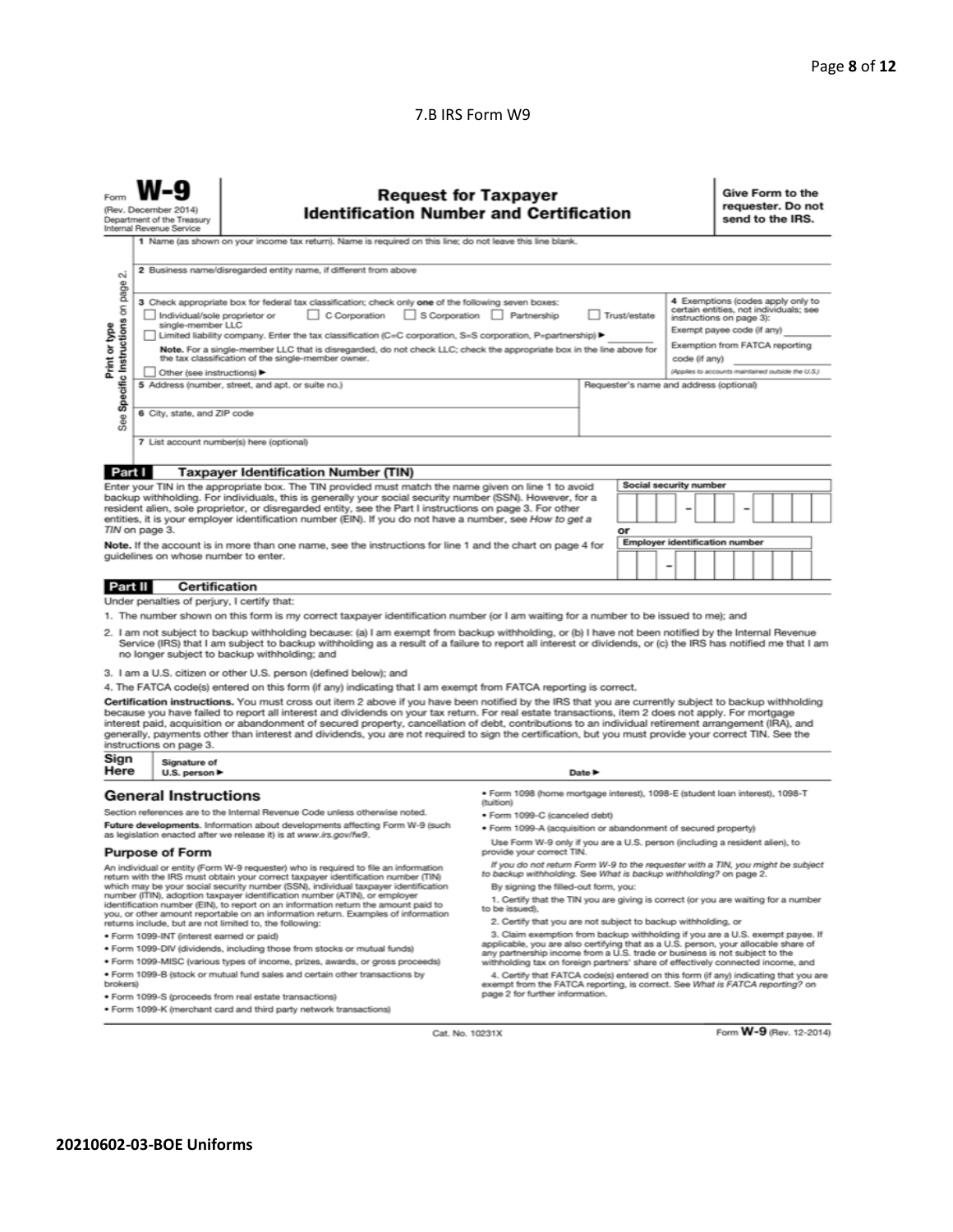#### **ATTACHMENT 7.C – Attestation Re Personnel**

## **ATTESTATION RE PERSONNEL USED IN CONTRACT PERFORMANCE**

| CONTRACTOR LEGAL ENTITY NAME:                                          |  |
|------------------------------------------------------------------------|--|
| FEDERAL EMPLOYER IDENTIFICATION NUMBER:<br>(or Social Security Number) |  |

**The Contractor, identified above, does hereby attest, certify, warrant and assure that the Contractor shall not knowingly utilize the services of an illegal immigrant in the performance of this Contract and shall not knowingly utilize the services of any subcontractor who will utilize the services of an illegal immigrant in the performance of this Contract, T.C.A. § 12-3-309.**

SIGNATURE & DATE:

*NOTICE: This attestation MUST be signed by an individual empowered to contractually bind the Contractor.*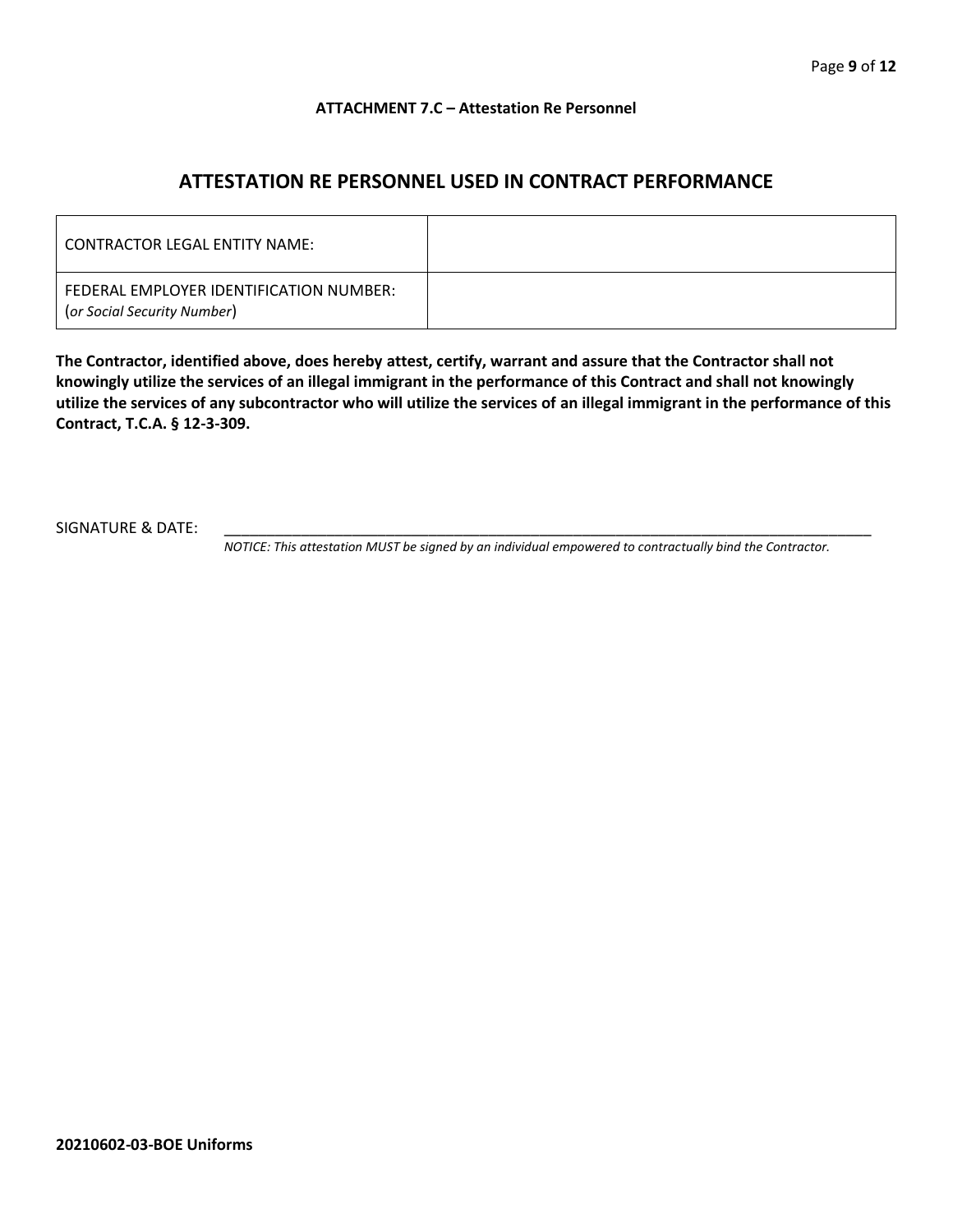#### **ATTACHMENT 7.D – Standard Terms & Conditions SUMNER COUNTY BOARD OF EDUCATION (SCS)**

#### **1. PREPARATION AND SUBMISSION OF BID.**

- **a.** Failure to examine any drawings**,** specifications, or instructions will be at the proposer's risk. Any deviation from the stated terms, conditions and specifications must be coordinated with and approved in writing by the SCS Purchasing Supervisor.
- **b.** RFP/ITB SUBMITTAL / SIGNATURE: Proposal shall give the full name and business address of the bidder. If the proposer is a corporation, the name shall be stated as it is in the corporate charter. Proposals must be signed in ink by the proposer's authorized agent. Unsigned proposals will be rejected. Proposals are to be sealed and the outside of the envelope is to reference the RFP/ITB number. The person signing the proposal must show their title, and if requested by the institution, must furnish satisfactory proof of his or her authority to bind his or her company in contract. Proposer understands that by submitting a proposal with an authorized signature, it shall constitute an offer to SCS. Proposals must be typewritten or in ink; otherwise they may not be considered. Purchase orders will be issued to the firm name appearing on the W9. Electronic submissions via email, fax, etc. shall not be accepted.
- **c.** SCS is not responsible for any costs incurred by any vendor pursuant to the RFP/ITB. The vendor shall be responsible for all costs incurred in connection with the preparation and submission of its proposal.
- **d.** All proposers must be in compliance with T.C.A. § 62-6-119 at the time of proposal submission and provide evidence of compliance with the applicable provisions of the chapter before such proposal may be considered.
- **e.** Proposals are to be received in the location designated in the RFP/ITB no later than the specified date and time. Late submissions will NOT be opened or considered.
- **f.** No erasures permitted. Errors may be crossed out and corrections printed in ink or typewritten adjacent to error and must be initialed in ink by person signing the proposal.
- **g.** Specifications: Reference to available specifications shall be sufficient to make the terms of the specifications binding on the proposer. The use of the name of a manufacturer, or any special brand or make in describing an item does not restrict the proposer to that manufacturer or specific article, unless specifically stated. Comparable products of other manufacturers will be considered if proof of compatibility is contained in the proposal. Proposers are required to notify SCSs Purchasing Supervisor whenever specifications/procedures are not perceived to be fair and open. The articles on which the proposal is submitted must be equal or superior to that specified. Informative and Descriptive Literature: The proposer must show brand or trade names of the articles proposed, when applicable. It shall be the responsibility of the proposer, including proposer's whose product is referenced, to furnish with the proposer such specifications, catalog pages, brochures or other data as will provide an adequate basis for determining the quality and functional capabilities of the product offered. Failure to provide this data may be considered valid justification for rejection of proposer.
- **h.** Samples: Samples of items when called for, must be furnished free of expense, and if not destroyed will, upon proposer's request within ten (10) days of RFP/ITB opening, be returned at the proposer's expense. Each sample must be labeled with the proposer's name, manufacturer's brand name and number, RFP/ITB number and item reference.
- **i.** Time of Performance: The number of calendar days in which delivery is to be made after receipt of order shall be stated in the RFP/ITB and may be a factor in making an award, price notwithstanding. If no delivery time is stated in the bid, bidder agrees that delivery is to be made within two weeks (10 business days) of order.
- **j.** Transportation and delivery charges should be included in the price and be fully prepaid by the vendor to the destination specified in the RFP/ITB. Proposal prices shall include delivery of all items F.O.B. destination.
- **k.** New materials and supplies must be delivered unless otherwise specifically stated in the RFP/ITB.
- **l.** Alternate/multiple bids will not be considered unless specifically called for in the RFP/ITB.
- **m.** Only proposals submitted on RFP/ITB forms furnished by SCS will be considered.
- **n.** By signing this RFP/ITB where indicated, the proposer agrees to strictly abide by all applicable local, state and federal statutes and regulations. The proposer further certifies that this proposer is made without collusion or fraud.
- **o.** Error in Proposal. In case of error in the extension of prices in the proposal, the unit price will govern. Late submissions will NOT be opened or considered. Proposers are cautioned to verify their proposals before submission, as amendments received after the RFP/ITB deadline will not be considered. No proposals shall be altered, amended or withdrawn after opening. After proposal opening, a proposer may withdraw a proposal only when there is obvious clerical error such as a misplaced decimal point, or when enforcement of the proposal would impose unconscionable hardship due to an error in the proposal resulting in a quotation substantially below the other proposals received. Proposal withdrawals will be considered only upon written request of the proposer.
- **2. OPEN RECORDS.** In order to comply with the provisions of the Tennessee Open Records Act, all proposals will be publicly opened and are subject to public inspection after the award upon written request. Proposers may be present at RFP/ITB opening. Summary information will be posted the SCS website, www.sumnerschools.org under the Invitation to Bid link.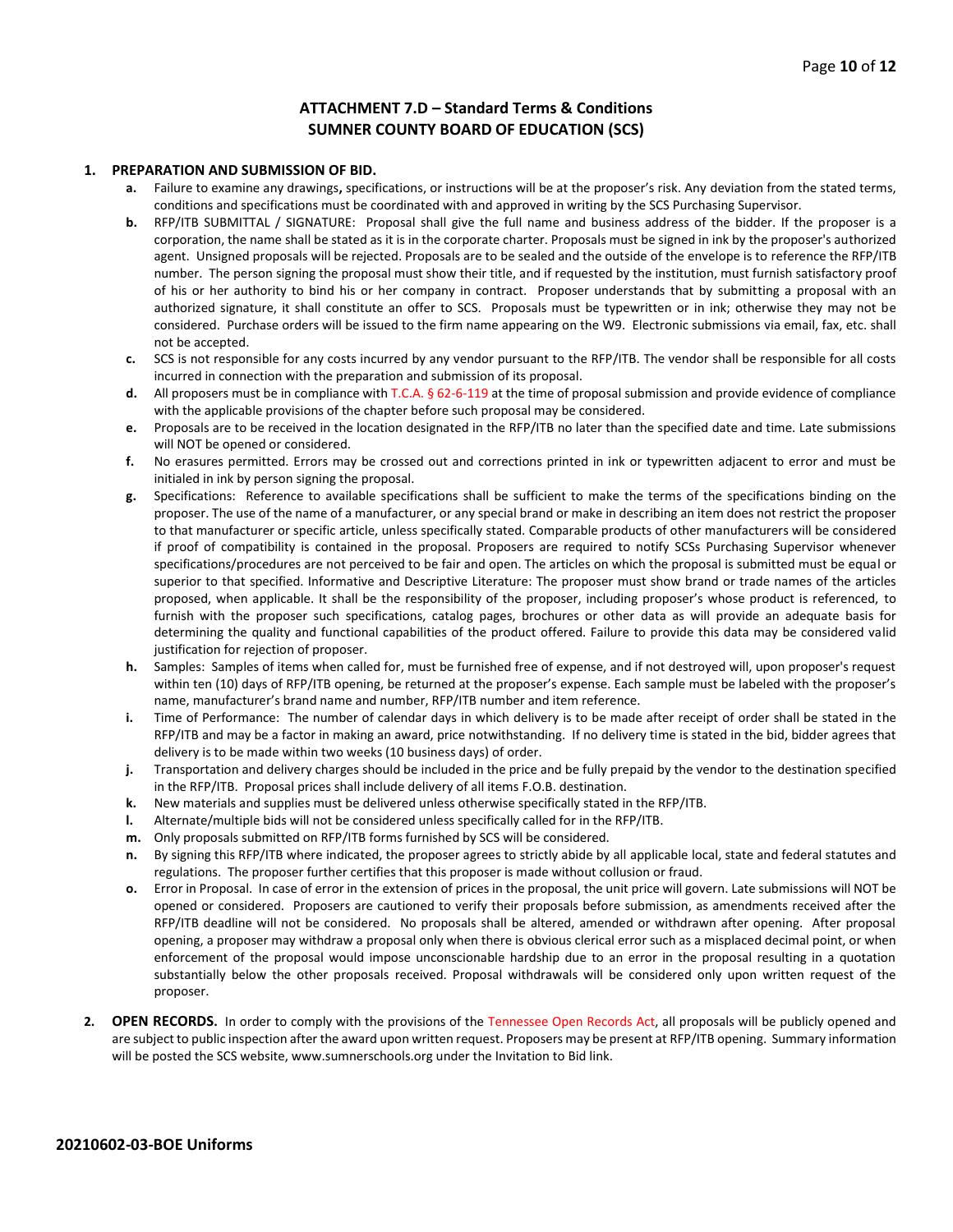- **3. ACCEPTANCE AND AWARD.** SCS reserves the right to reject any and all proposals and to waive any informality in proposals and, unless otherwise specified by the proposer to accept any item in the proposal. Action to reject all proposals shall be taken for unreasonably high prices, errors in the proposal documents, cessation of need, unavailability of funds, or any other reason approved by SCS.
	- **a.** Contracts and purchases will be made with the lowest, responsive, responsible, qualified proposer. The quality of the articles to be supplied, their conformity with the specifications, their suitability to the requirements of the Institution, cash discount offered, and the delivery terms will be taken into consideration.
	- **b.** Any deviation from these stated terms, specifications and conditions must be coordinated with and approved in writing by the Purchasing Supervisor.
	- **c.** Prices quoted on the response (if any) are to be considered firm and binding until the said equipment, supplies or services are in the possession of SCS.
	- **d.** SCS reserves the right to order more or less than the quantity listed in the proposal.
	- **e.** If a proposer fails to state a time within which a proposal must be accepted, it is understood and agreed that SCS shall have ninety (90) days to accept.
	- **f.** No purchase or contract is authorized or valid until the issuance of a SCS purchase order in accordance with SCS policy. No SCS employee is authorized to purchase equipment, supplies or services prior to the issuance of such a purchase order.
	- **g.** The contract may not be assigned without written SCS consent.
	- **h.** If the appropriate space is marked on the RFP/ITB, other Institutions (such as State, Local and/or Public Agencies) may purchase off the contract during the same period as SCS.
	- **i.** The awarded proposer will be required to post a performance and payment bond in the amount of 25% of the contract price if it exceeds \$100,000 as stated by T.C.A. §12-4-201.
	- **j.** If the project cost is in excess of \$25,000 a performance bond must be secured by the requesting part in an amount equal to the market improvement value.
	- **k.** By submission of this bid and signature thereof, the Bidder acknowledges compliance with the provisions of Public Chapter No. 587 / Senate Bill No. 2048 (Employee Background Check). The Bidder further agrees to submit a formal certification thereof prior to commencing work.
- **4. PAYMENT**. Payment terms must be specified in the proposal, including any discounts for early payment. Partial payments will not be approved unless justification for such payment can be shown. Terms will be NET 30 days. Payment will not be made until the conditions and specifications of the RFP/ITB are inspected and approved as conforming by persons appointed by SCS.
- **5. DEFAULT OF SELECTED VENDOR.** In case of vendor default, SCS may procure the articles or services from other sources and hold the defaulting vendor responsible for any resulting cost. If the awarded vendor violates any terms of their response, the contract, SCS policy or any law, they may be disqualified from proposing for a period of two years for minor violations or longer for major violations. Proposals from disqualified proposers will not be accepted during the period of disqualification.
- **6. INSPECTION OF PURCHASES.** Articles received which are not equivalent will not be accepted and will be picked up by the vendor or returned to vendor, shipping charges collect. SCS shall have a reasonable period in which to inspect and accept or reject materials without liability. If necessity requires SCS to use nonconforming materials, an appropriate reduction in payment may be made.
- **7. TAXES.** SCS is tax exempt; do not include taxes in quotation. Vendors making improvements or additions to or performing repair work on real property for SCS are liable for any applicable sales or use tax on tangible personal property used in connection with the contract or furnished to vendors by the state for use under the contract.
- **8. NONDISCRIMINATION.** SCS is an equal opportunity employer. SCS and bidder agree to comply with Titles VI and VII of the Civil Rights Act of 1964, Title IX of the Education Amendments of 1972, Section 504 of the Rehabilitation Act of 1973, Executive Order 11,246, the Americans with Disabilities Act of 1990, if applicable, and the related regulations to each. Each party assures that it will not discriminate against any individual including, but not limited to employees or applicants for employment and/or students, because of race, religion, creed, color, sex, age, disability, veteran status or national origin. In the event that any claims should arise with regards to violations of any such local, state or federal law, statues, rule or regulations, the vendor will indemnify and hold SCS harmless for any damages, including court costs or attorney fees, which might be incurred.
- **9. PROHIBITIONS/NO VENDOR CONTRACT FORM.** Acceptance of gifts from vendors is prohibited. T.C.A. §12-4-106. The contract documents for purchase under this RFP/ITB shall consist of the successful proposer's bid and SCSs purchase order. The proposer may request exceptions to terms and conditions and/or request SCS to accept other terms and conditions by means of subsequent documents such as invoices, warranty agreements, license agreements, etc. All subsequent documents shall be open to revision for impermissible language. SCS reserves the right to render the proposal unresponsive and subject the proposal to rejection if successful terms cannot be negotiated.